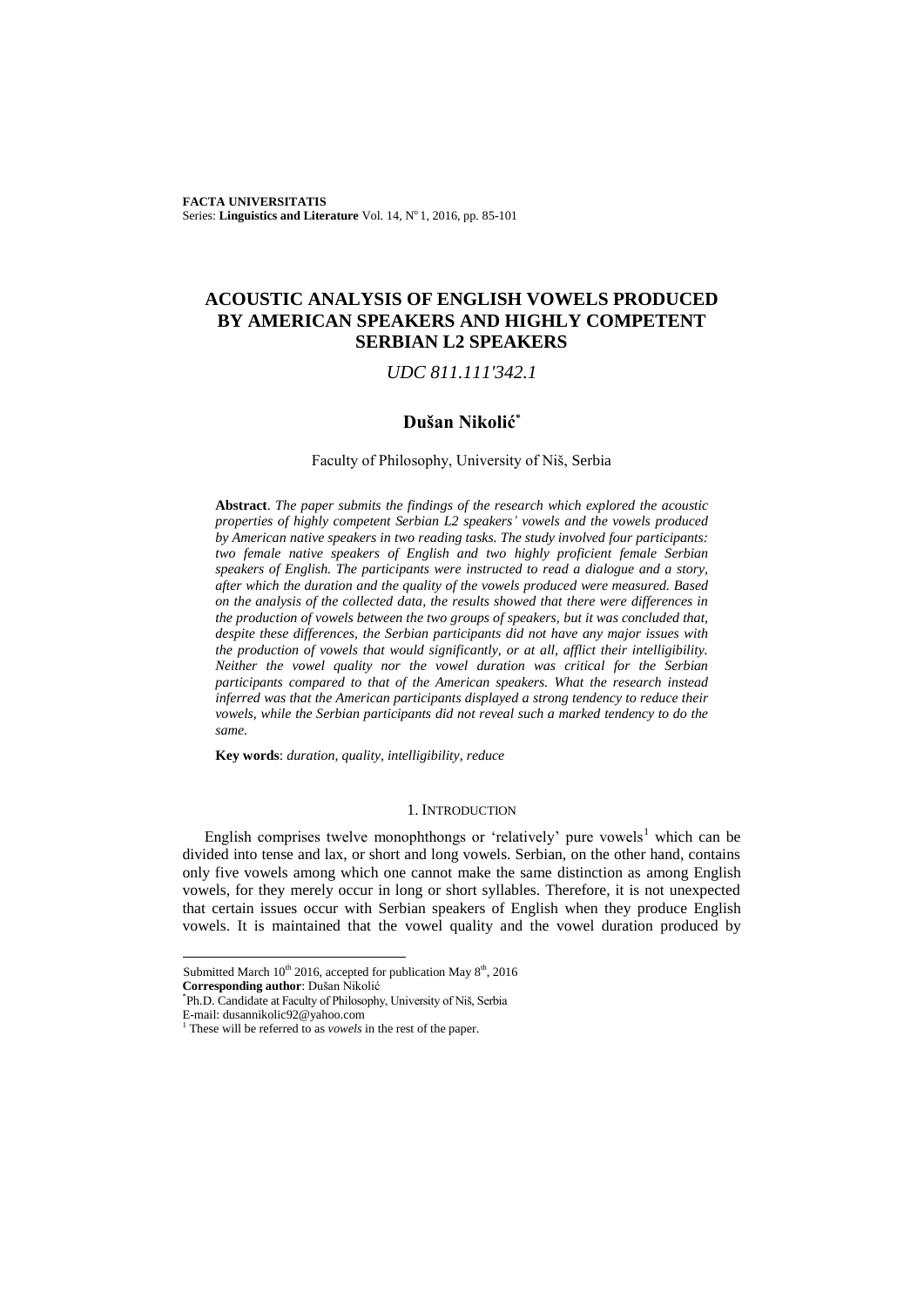Serbian speakers can influence the aspects of intelligibility and "accentedness" during the process of acquisition of L2 (Paunović, 2009). Even though there has been a limited amount of research on the quality and duration of English vowels produced by different groups of Serbian L2 speakers, several studies, such as those of Marković (2009, 2015) Jakovljević & Marković (2015), Paunović (2009) and Savić (2009) indicate that Serbian speakers generally tend to display different kinds of issues in the production of English vowels. Namely, Paunović (2009) investigated possible implications for pronunciation teaching and the question of intelligibility which was set as the final outcome by the curricula, i.e. the intended result of the curricula was for the non-native speakers to sound intelligible rather than native. The paper analyzed vowel production in terms of neighbouring categories of vowels based on the projections by Neel (2008), and concluded that the Serbian subjects displayed certain problems regarding the distribution of the vowels in the acoustic vowel space, where vowels such as /i:/ and /ɪ/ were grouped close together. Additionally, another problem was discovered – that of the quality of certain vowels such as the vowel  $\alpha$ . The subjects were reported to have assimilated this vowel into the category of their L1 sound /a/. Hence, it was ascertained by Paunović that there remained serious doubt as to whether the participants had indeed acquired the English vowels, albeit their vowels had stable and delimited tokens during the production process. The study concluded that the duration of the vowels produced by the Serbian EFL speakers was not an impediment to their acquiring the L2 vowel quality. However, it was determined that their vowel quality did not exhibit stable consistency in different speaking contexts and thus the speakers" quality of vowels was claimed to have retained L1 vowel features. Furthermore, research undertaken by Marković (2009) deduced that the interference of the speakers" L1 sounds influenced the production of high English vowels /i:, I, u:, U/. The impact was predicted to have led to the speakers' retention of their "foreign accent" (though the paper itself claimed that there might have been other reasons for this kind of accent, too). The paper strongly supported both Flege's and Best"s models which had hypothesized about the interference of L1 vowel acquisition with that of L2 vowel acquisition. It supported Flege's prediction that "the L2 sounds which are sufficiently phonetically different from L1 targets are perceived as "new" or "foreign" and are more likely to be earlier developed into new categories by non-native speakers" (Marković, 2009, p. 4). The study also reinforced Best's assumption that L1 could largely impact the discriminability of L2 vowels if the categories of L1 and L2 sounds were close. The closer the categories in both languages, the poorer the discrimination. In another study, Marković (2015), investigated the acquisition of the contrast between the English vowels /e/ and /æ/, which is claimed to be one of the most difficult to acquire (for Serbian speakers), concluding that this distinction was not completely acquired, due to the incongruence in the quality of the vowels produced. The paper showed that this distinction was based chiefly on the duration of the vowels.

What is quite clear from some of the aforementioned studies and what ought to be underlined is that different groups of Serbian speakers of English display different kinds of problems during the production of English vowels. While the previous studies mainly explored the production of English vowels produced by Serbian native speakers comparing the results with one of the standard vowel classification charts<sup>2</sup> (figure 1)

 ${}^{2}$  E.g. Ladefoged's "Vowels and Consonants: An Introduction to the Sounds of Language" (Ladefoged, 2001).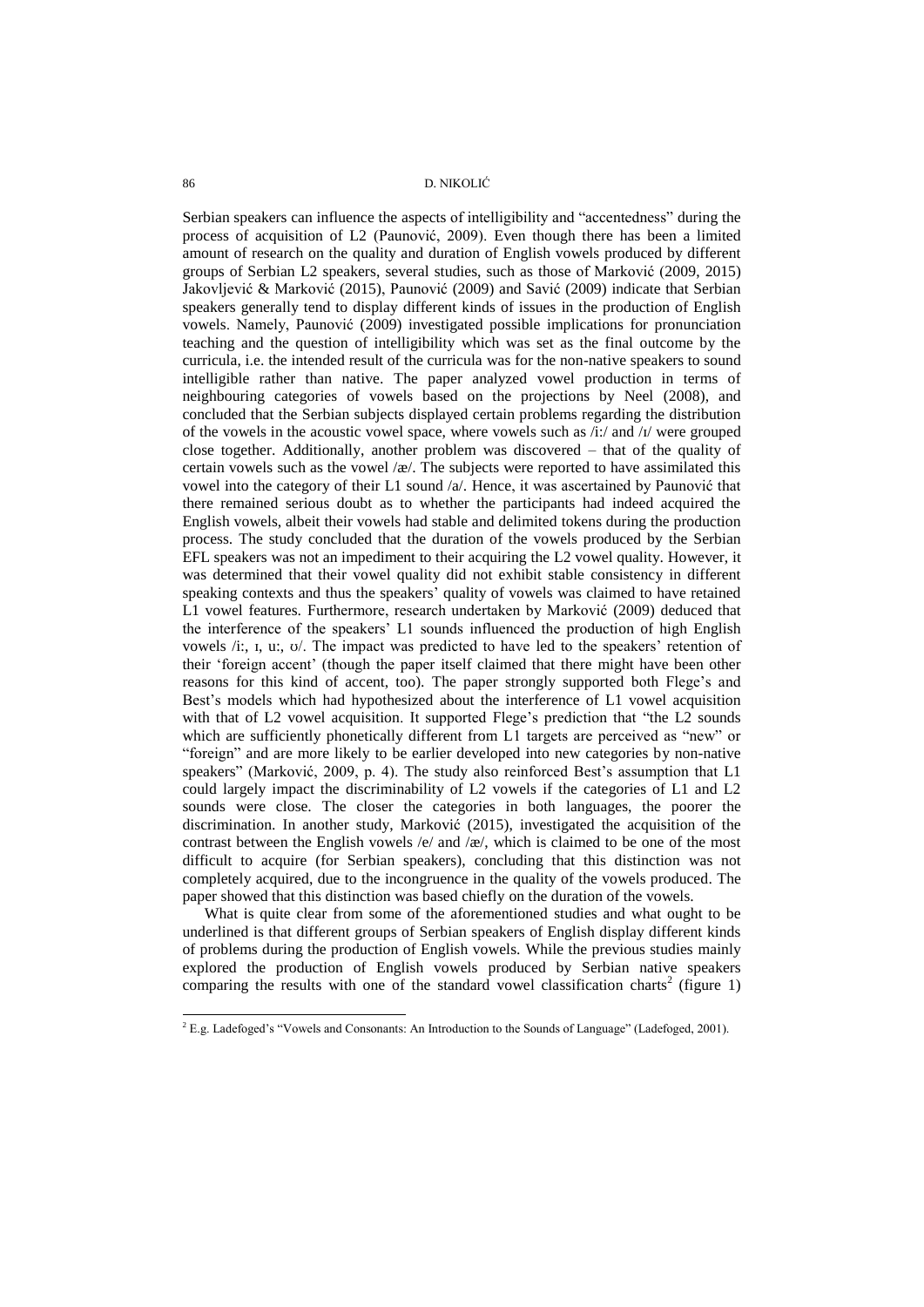(Ladefoged, 2001, p. 43), the present study investigates how both highly proficient Serbian speakers of English and American native speakers produce English vowels. The paper endeavours to answer the main question: *What kind of problems do highly competent Serbian speakers have when producing English vowels, and how do the quality and duration of the vowels produced by the Serbian speakers differ from those of the American speakers*? The paper analyzes the length and the quality of English monophthongs in a given context, i.e. in two different reading assignments in order to answer this question.



**Fig. 1.** The frequency values of the vowels produced by American women

The hypothesis was that the vowels produced by the highly proficient Serbian L2 speakers would be significantly different from the vowels of the American native speakers. It was predicted that the production of the vowels by the Serbian L2 speakers (subjects) would manifest certain problems regarding their duration and quality, such as unclear distinctiveness and delimitation of the vowels in Neel"s sense and an unstable production of the vowels in different reading contexts which could ultimately be vital in vowel intelligibility.

The aim was to observe the vowel production "as such" (Paunović, 2009, p. 358) and not compared to their values determined by earlier studies. Therefore, the present study focuses on the neighbouring vowels and their production within different reading contexts for the purpose of obtaining an acoustic comparison of the two systems (those of the American and Serbian participants), which were quite crucial for establishing vowel intelligibility.

#### 2. METHOD

#### **2.1. Corpus selection**

During the selection of the corpus, i.e. the collection of the written texts and thereby the necessary lexical items that would incorporate the targeted vowels, the items were chosen in two different *domains*. The first text was a dialogue borrowed from the late ESL language lab instructor, John Robinson's blog "ESL audio files" (2016). The dialogue, which was carefully analyzed and slightly modified for the present research,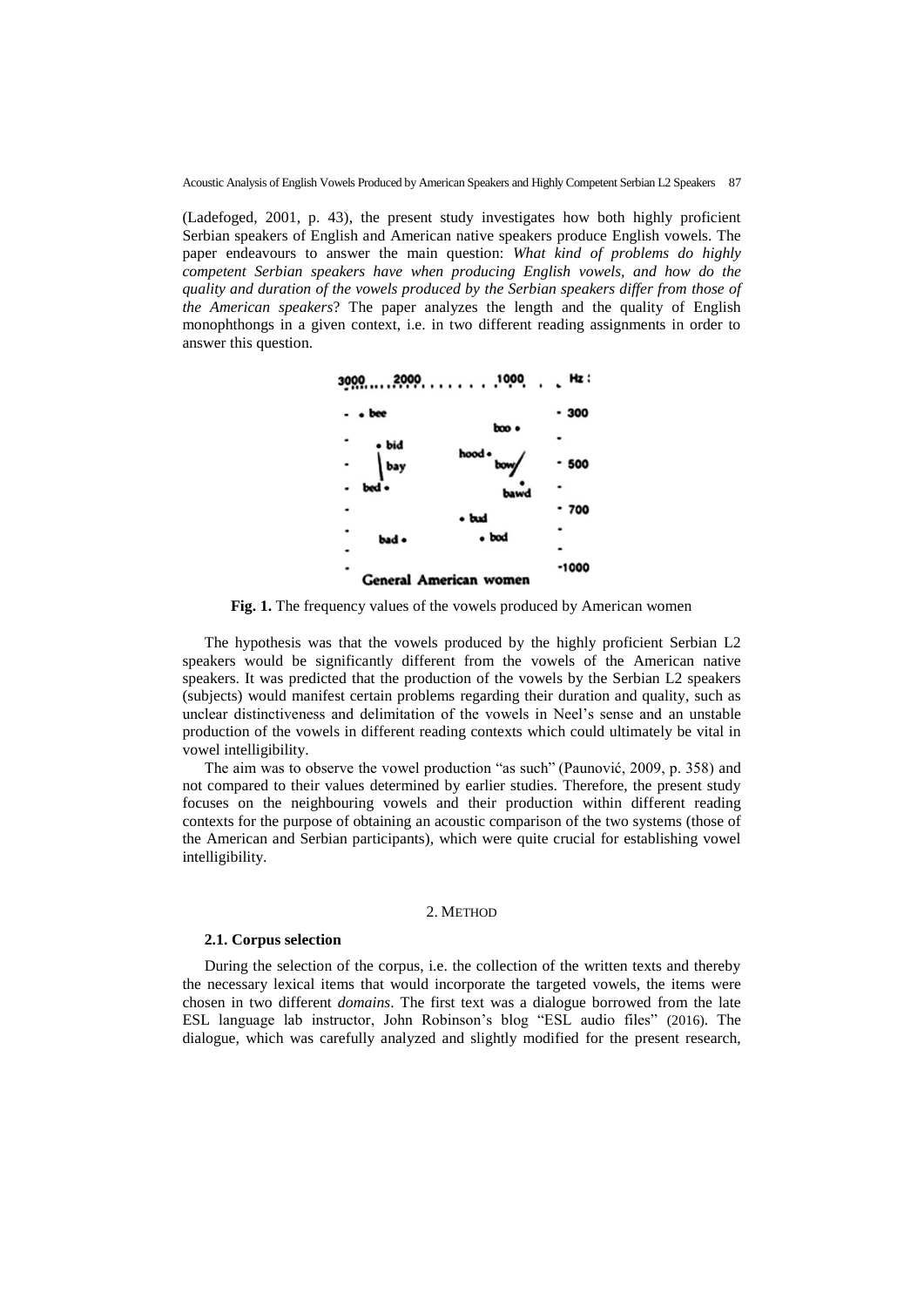exemplified a written form of three telephone calls. The calls take place in the following order: between a class teacher and a parent of a student; between the school counsellor and a parent of a student; and between an English teacher and a parent of a student. The second text was extracted from David Detering's paper (Detering, 2006). It is the story "The Boy who Cried Wolf", quite meticulously devised by Detering (2006), containing all the necessary elements for the analysis of the produced vowels.

The targeted lexical items that contain the necessary vowels can be found in any dictionary. The phonemic transcriptions of the lexical items were checked in the Oxford Advanced Learner"s Dictionary. The dictionary displays two phonemic transcriptions, British and Northern American. Both of these were taken into consideration upon determining which lexical items were to be measured.<sup>3</sup>

The participants can be categorized into two groups: the American (native) speakers and the Serbian speakers (of English). The Serbian speakers were two female students of English at the Faculty of Philosophy, University of Nis. They completed all eight semesters at the Department of English, thus their English proficiency level was C1 to C2 (CEF), which further indicates that these participants were highly competent. The second group comprised two American female students who had come to Serbia as Fulbright scholars. All the participants were between 23 and 27 (average age 25.5).

#### **2.2. Procedures**

l

The research required the two tasks already mentioned to be read by the participants. The participants were told to relax as much as possible and to read the texts as many times as they needed, for the participants" most optimal performance was desired. The purpose of the first text, that is, the dialogue, was to enable the participants to produce the vowels by reading usual, "every-day" sentences in a given context. The first text was systematically and carefully formulated to cover all the (pure) vowels. The second text was part of the research because it offered the participants the opportunity to read a story, which was not only different from the dialogue in its structure (form), but it was also logically structured for the purposes of any research that would involve reading.

The participants read the first text at the same time. They assumed roles A and B and they did not switch roles during the recordings. As regards the second text, the participants read the story one after another.

As advised by Detering, the study strived to measure the vowels which did not occur after the approximants /w/, /r/, and /j/, or before /l/, "as these approximants would have severe coarticulatory effects on the locations of the first three formants" (Detering, 1997, p. 47). Nevertheless, certain measured vowels assumed the position next to these consonants, as there were not enough "clear" tokens to be found in the texts. With a view to thoroughly analyzing the produced vowels by utilizing many different tokens, the research required these examples as well.

In order for the research to be conducted and the results measured, it was not possible to include other effects on the production of vowels. Namely, the study performed the

<sup>&</sup>lt;sup>3</sup> Based on the production of the vowels during the recordings, it was determined which version of the phonemic transcription would be used. For example, "flock" is transcribed in the dictionary as /flɒk/ (BrE) and /fla:k/ (NAmE). Both versions were considered during the analysis depending on how the speakers pronounced the lexical item. Additionally, both the strong and the regular version of the vowels were taken into consideration.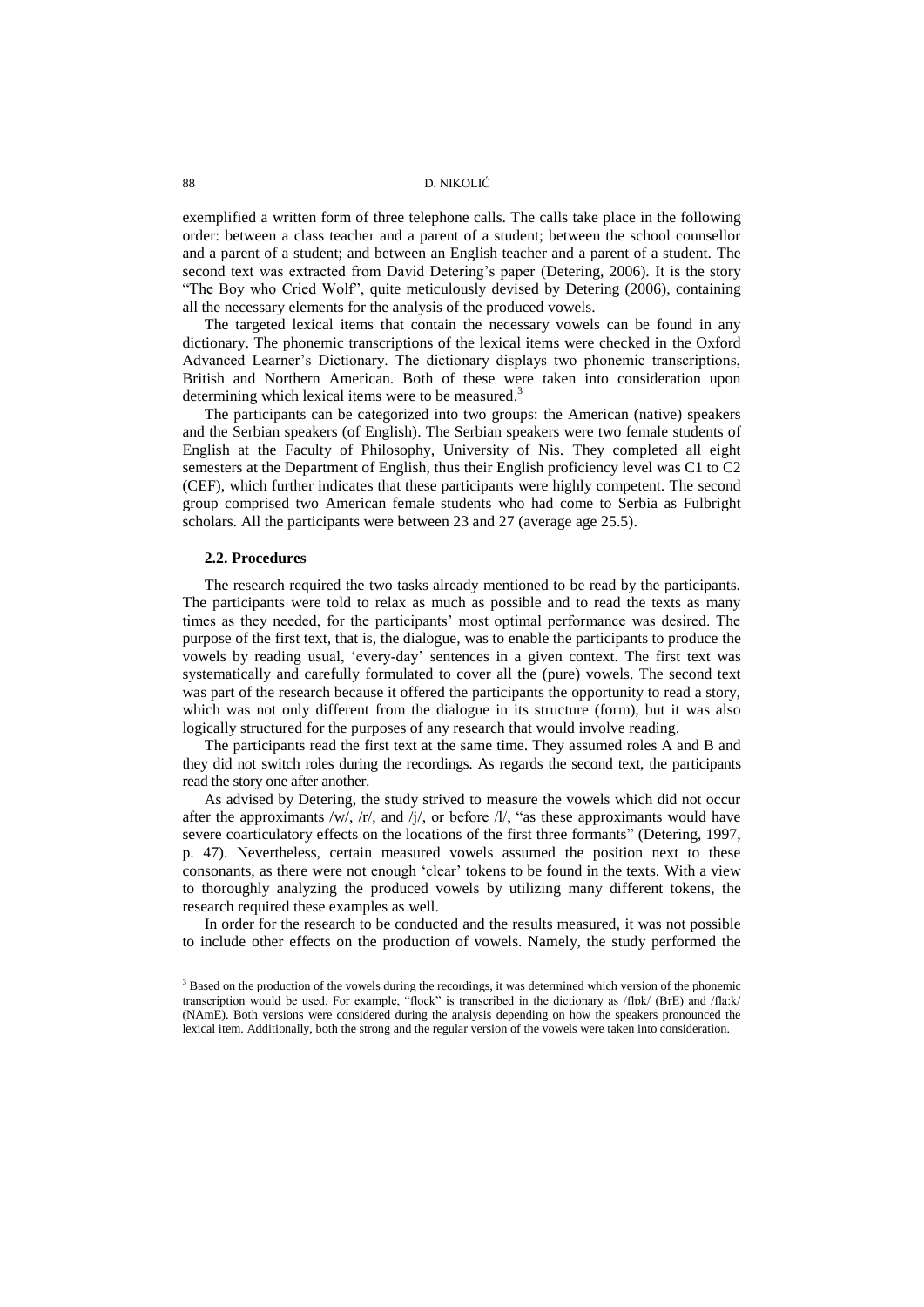analysis by not taking into account the influence of the participants' speech rate, their physiological and/or emotional states, and the discrimination of the stressed and unstressed vowels within the two reading tasks. Even though it is maintained that the vowel production can be influenced by the aforementioned effects, it was beyond the purview of the research to include them.

#### *2.2.1. Texts*

The dialogue

"A: This is Mrs. Adams. I'm concerned about my son's grades.

B: Would you like us to schedule a conference with his teachers?

A: Yes, that would be great.

B: We"ll go ahead and schedule the meeting.

A: Will you call me when it's been set up?

B: Yes, I"ll call you tomorrow and let you know what time.

A: I"m mostly worried about his mark in English.

B: I agree, it's quite bad. I'll make sure that his English teacher is present.

A: He did rather well in math. If his math teacher can"t take part in it, that"s okay.

B: I'll try my best to notify all his teachers.

A: I can come to a meeting any day except Thursday.

B: All right. I won't ask them to come on Thursday.

A: Hello, Mrs. Adams. I"m Tom Parker the school counsellor.

B: Mr. Parker. I want to do what I can to help my son.

A: We're all trying to help him. He's having trouble with English.

B: I know that. I see him struggling with it.

A: His teacher tells me that John turns in homework late.

B: It's very difficult for him to finish his homework on time.

A: I"m Judy Wells, John"s English teacher.

B: What can we do to bring up John"s grades?

A: For one thing, he should turn in all his homework and do more exercises before the classes.

B: Has he missed any tasks?

A: Yes, he has. Last week he failed to finish a book report.

B: Oh, dear. I didn"t know that.

A: Also, John is not very good at group work.

B: I will talk to him about group work, no problem" (Robinson, 2016).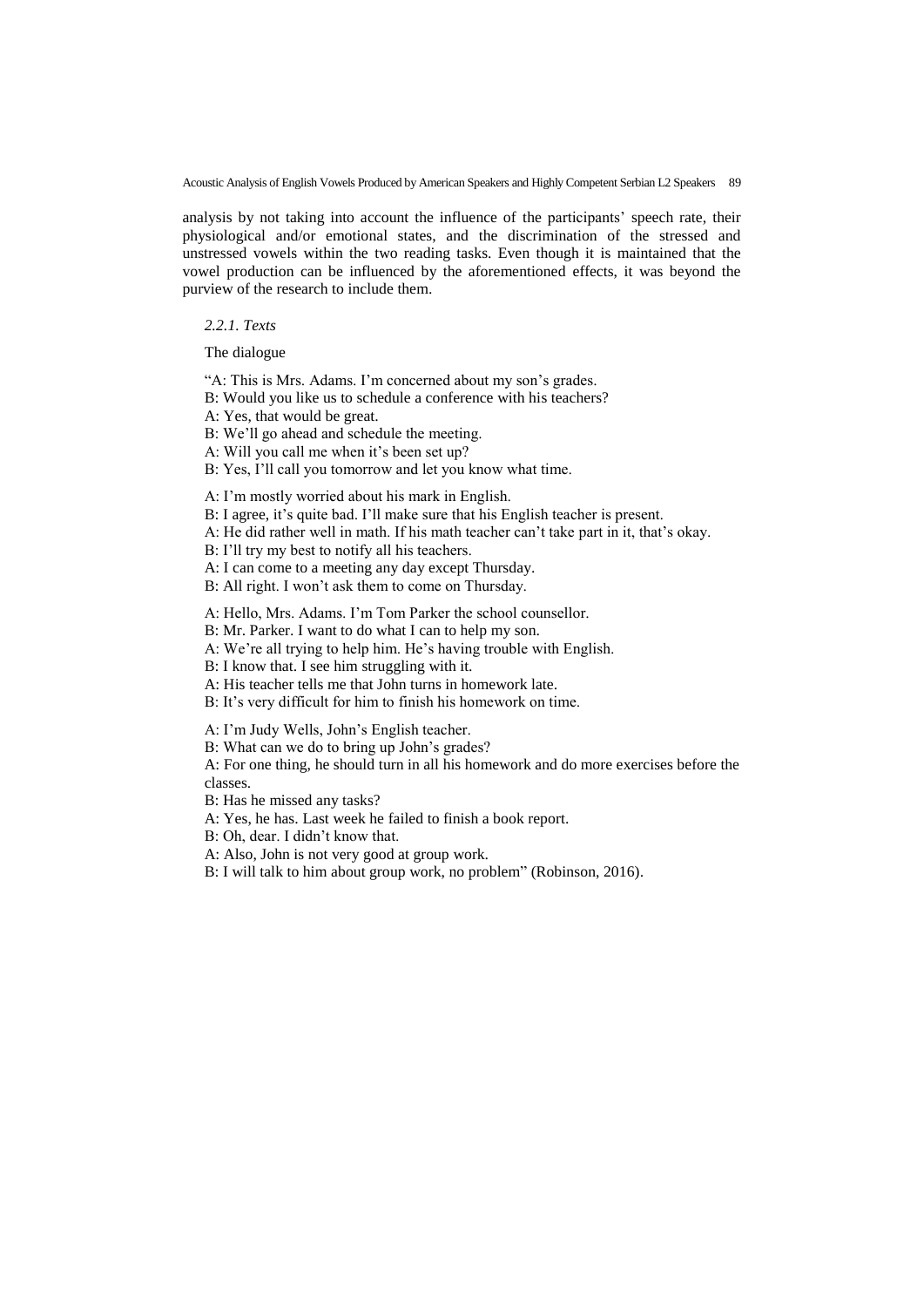Table 1 Lexical items included in the dialogue which contain the vowels that were analyzed<sup>4</sup>

|                   | Participant A                   | Participant B                 |
|-------------------|---------------------------------|-------------------------------|
| Vowel             | Lexical items                   | Lexical items                 |
| $/$ i:/           | teacher, meeting, week          | teachers, meeting, see        |
| $\sqrt{1}$        | This, Mrs., his, did, been      | his, English, notify, Mr.     |
| /e/               | set, well, except, tells, yes;  | ahead, schedule, yes, present |
| $\alpha$          | Adams, can't, having, last      | ask, bad, that,               |
| $\Lambda$         | son's, up, come, trouble        | come, son, struggling,        |
| $\alpha$ :/       | mark, (rather), part, not       | Parker, problem               |
| $\sqrt{D}$        | Tom, John                       | want, conference, John's      |
| $/$ c $/$         | call, more, before;             | all, talk,                    |
| $\sigma$          | book, good                      | (would), do                   |
| $\overline{u}$ :/ | school, group                   | schedule, group               |
| $/3$ :/           | turn, concerned, Thursday, work | Thursday, homework, work      |

## *2.2.2. The story*

## The Boy who Cried Wolf

"There was once a poor shepherd boy who used to watch his flocks in the fields next to a dark forest near the foot of a mountain. One hot afternoon, he thought up a good plan to get some company for himself and also have a little fun. Raising his fist in the air, he ran down to the village shouting "Wolf, Wolf." As soon as they heard him, the villagers all rushed from their homes, full of concern for his safety, and two of his cousins even stayed with him for a short while. This gave the boy so much pleasure that a few days later he tried exactly the same trick again, and once more he was successful. However, not long after, a wolf that had just escaped from the zoo was looking for a change from its usual diet of chicken and duck. So, overcoming its fear of being shot, it actually did come out from the forest and began to threaten the sheep. Racing down to the village, the boy of course cried out even louder than before. Unfortunately, as all the villagers were convinced that he was trying to fool them a third time, they told him, "Go away and don"t bother us again." And so the wolf had a feast" (Detering, 2006).

**Table 2** Lexical items from the story which comprise the vowels that were analyzed

| Vowel           | Lexical items                        |
|-----------------|--------------------------------------|
| $/i$ :/         | even, sheep, (feast)                 |
| $/\mathbf{I}/$  | little, fist, this                   |
| /e/             | shepherd, next, pleasure, successful |
| $\alpha$        | plan, exactly, ran                   |
| $\sqrt{\Delta}$ | up, company, fun, cousins, much.     |
| $\alpha$ .      | dark, afternoon, not, (after)        |
| /n/             | flocks, long                         |
| $\sqrt{2}$ :    | (poor), thought, short, more         |
| $\sqrt{U}$      | foot, good, looking                  |
| $/u$ :/         | afternoon, soon, two, zoo            |
| $\sqrt{3}$      | heard, concern, third                |

<sup>4</sup> The underlined vowels were measured.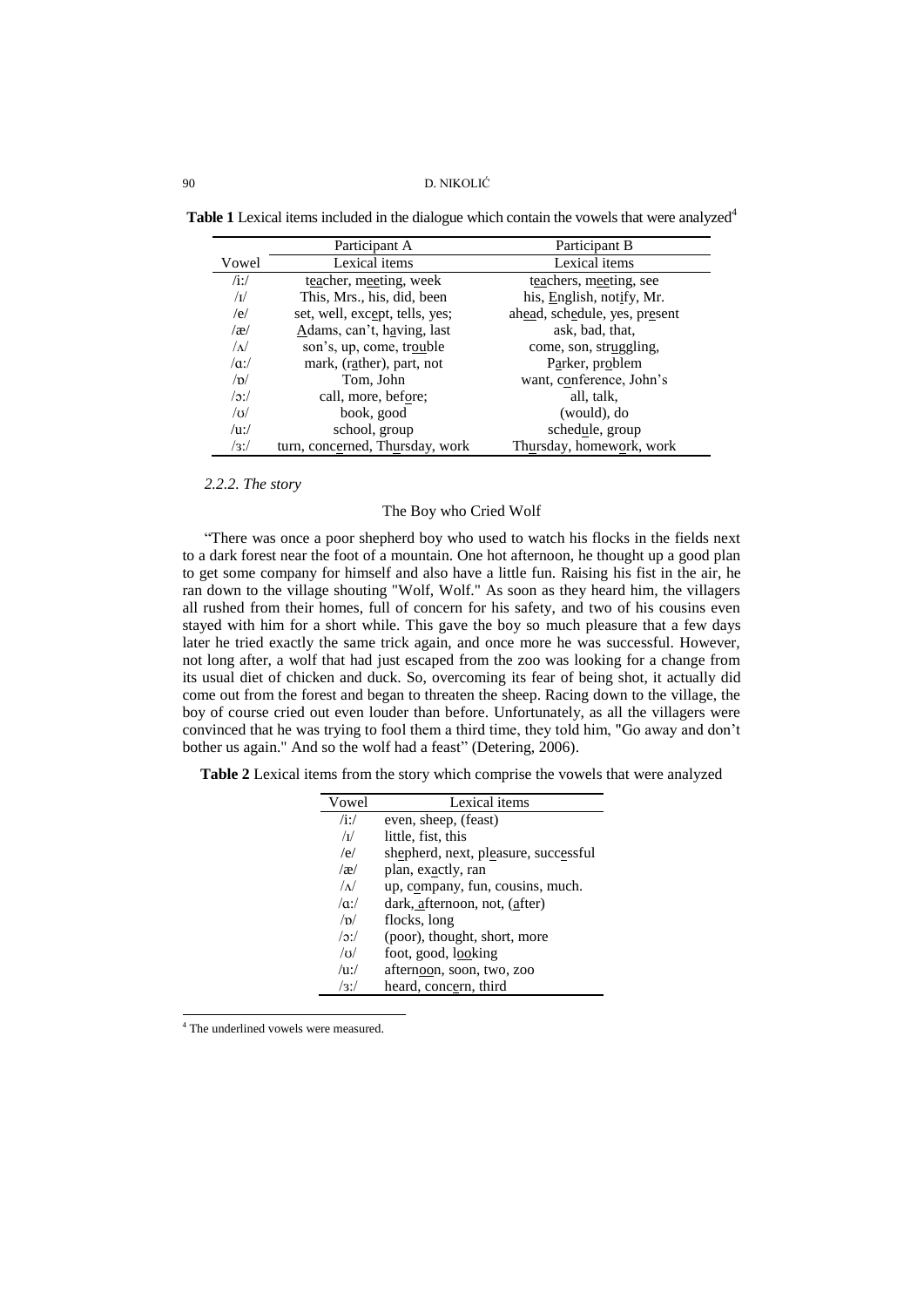### **2.3. Measurements**

A laptop and a Microsoft lx-3000 headset microphone were used to conduct the recordings, which were made in the sound recorder and then analyzed in PRAAT, speech analysis computer software (Boersma & Weenik, 2015). The vowel duration in seconds (s) and the quality of the vowels expressed in formant frequencies were measured in this software, and the results can be seen in the tables below. Mean formant values, F1 and F2 (for vowel quality), were plotted into an Excel file for plotting the vowels by entering the formants of each vowel separately, with one worksheet for each English vowel. After calculating the average formant values expressed in Hz, these were converted into the Bark scale using the formula of Zwicker and Terhardt (2010) and then added onto a chart of F1 (y-axis) against F2 (x-axis) in order to provide an image of the distribution of the vowels in the articulatory space; that is, to display the quality of the vowels by illustrating whether and how much they were open or close (high or low) and front or back. The Bark auditory scale was used in order for the research to follow the formant-based normalization method vital for the authentic representation of the speakers' auditory and perceptual domains.

#### 3. RESULTS

#### **3.1. Vowel quality**

Table 3 shows the vowel quality produced by both American participants who read the dialogue.

|   | (Hz) |                                                        | $I$ e $x$ $A$ a $x$ b $y$ $y$ a.                |  |  |  | -3. |
|---|------|--------------------------------------------------------|-------------------------------------------------|--|--|--|-----|
| A |      |                                                        | 570 555 879 1001 1001 1088 1010 970 673 609 803 |  |  |  |     |
|   |      | 2492 2014 1708 1980 1616 1763 1572 1855 1692 1689 1847 |                                                 |  |  |  |     |
| B |      | 628 729 982 1166 1070 1094 1052 1192 690 1032 989      |                                                 |  |  |  |     |
|   |      | 2712 1945 2202 1844 2068 1925 1969 1873 2680 2329 1657 |                                                 |  |  |  |     |

**Table 3** Mean formant values of the vowels produced by the American participants while reading the dialogue

Table 4 illustrates the formant values produced by the American participants while reading the second text, that is, the story.

**Table 4** Mean formant values produced by the American participants while reading the story

|   | (Hz) |                                                        |  |  |  |  | I e $x = \Lambda$ a p of $y = \Lambda$ as $\Lambda$ |  |
|---|------|--------------------------------------------------------|--|--|--|--|-----------------------------------------------------|--|
|   |      |                                                        |  |  |  |  | 483 679 811 872 835 937 897 825 572 541 784         |  |
| А |      | 2823 1866 1820 1981 1708 1705 1623 1557 1675 2035 1785 |  |  |  |  |                                                     |  |
|   |      |                                                        |  |  |  |  | 432 720 893 905 924 1063 996 952 732 605 844        |  |
| B |      | 2753 1776 1872 2065 1717 1699 1750 1821 1780 2237 1753 |  |  |  |  |                                                     |  |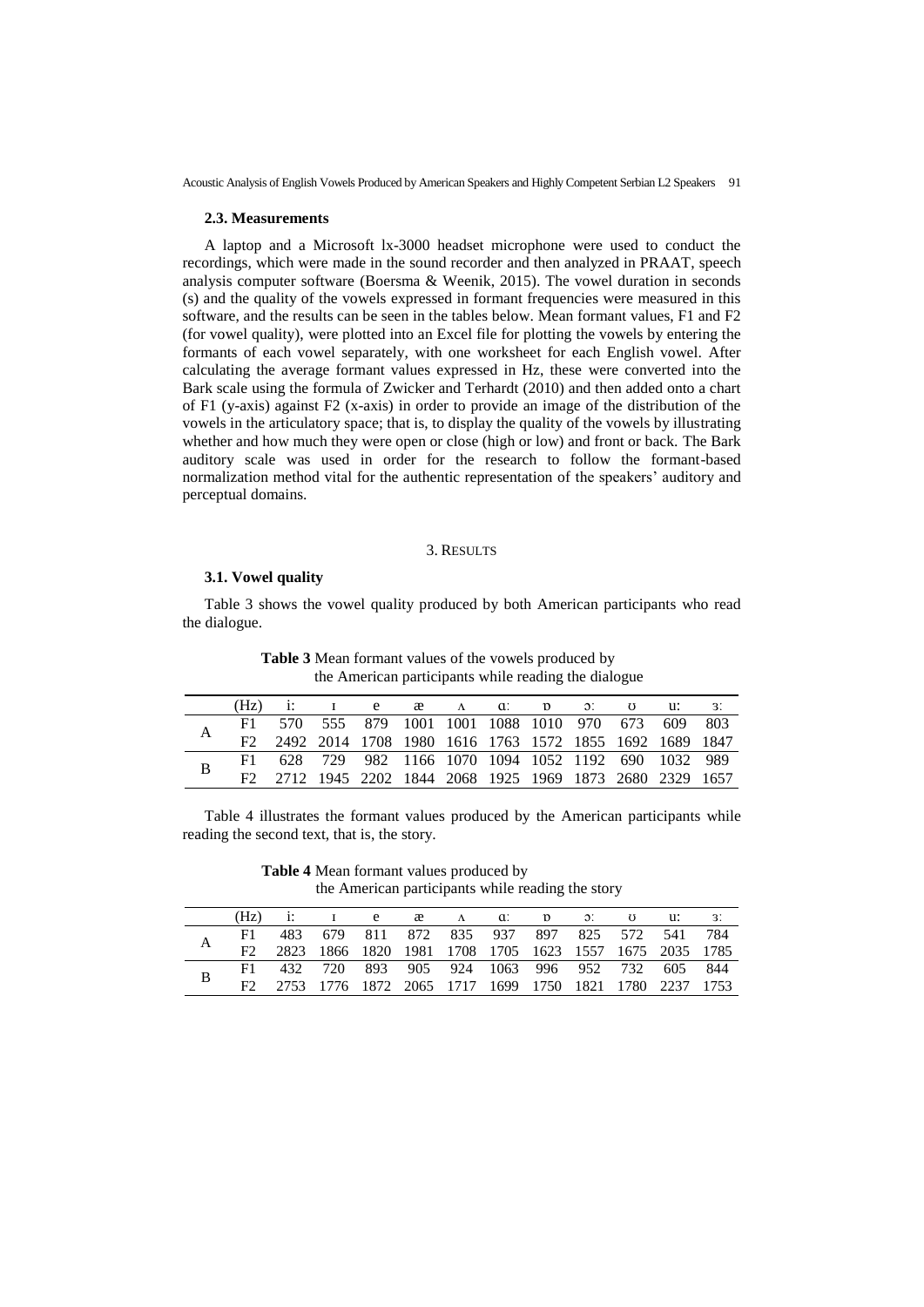F1 and F2 values for the vowel quality, produced by the Serbian participants are illustrated in Tables 5 and 6.

|     |  |  |  | $(Hz)$ i: I e $\alpha$ $\alpha$ i: D $\beta$ : U $\alpha$ : 3:                                        |  |  |
|-----|--|--|--|-------------------------------------------------------------------------------------------------------|--|--|
| F1. |  |  |  | 346 397 692 673 588 640 724 471 504 372 551<br>2937 2398 1738 1763 1342 1369 1232 962 1494 1115 1487  |  |  |
| F2  |  |  |  |                                                                                                       |  |  |
| F1  |  |  |  |                                                                                                       |  |  |
|     |  |  |  | 459 447 763 963 883 916 813 940 620 650 717<br>2741 2472 2075 1976 1602 1524 1313 1294 2092 1196 1648 |  |  |

**Table 5** Mean formant values of the vowels produced by the Serbian participants while reading the dialogue

**Table 6** Mean formant values of the vowels produced by the Serbian participants while reading the story

| (Hz) |  | 1: I e æ A d: p ɔ: ʊ u:                                                                                  |  |  |  |  |
|------|--|----------------------------------------------------------------------------------------------------------|--|--|--|--|
|      |  | 330 440 687 804 635 734 550 554 463 319 582                                                              |  |  |  |  |
|      |  | 3013 2193 2033 2017 1353 1287 1255 1104 1370 1935 1765                                                   |  |  |  |  |
|      |  |                                                                                                          |  |  |  |  |
|      |  | 507 497 913 928 1004 1075 935 1000 538 688 835<br>2463 2275 2032 2037 1501 1543 1327 1663 1267 1382 1760 |  |  |  |  |

The average values were plotted into the Bark scale and the results can be observed in figure 2 (for each participant) and in figure 3 (for the two groups of participants). The values of the first formant (F1) of each vowel are placed on the vertical axis and they show the degree of openness or raising of the tongue during the production process. F2 (second formant) values specify the location of the vowel on the horizontal axis and thereby indicate the part of the tongue most involved in the production of a vowel: front, central or back part. A wide range of approaches to a vowel"s front-back quality hold that the difference between F2 and F1 ought to indicate the true quality of a vowel in terms of it being front, central or back. From the research it can be inferred that only the mean F2 values were measured and that no difference between the second and the first formant was looked for. Even though these contemporary approaches claim that the "front-back dimension has a more complex relationship to formant frequencies," (Paunović, 2009, p. 361) the traditional approach of selecting F2 only was preferred to the modern one, because of the already-applied normalization technique used in the Bark scale.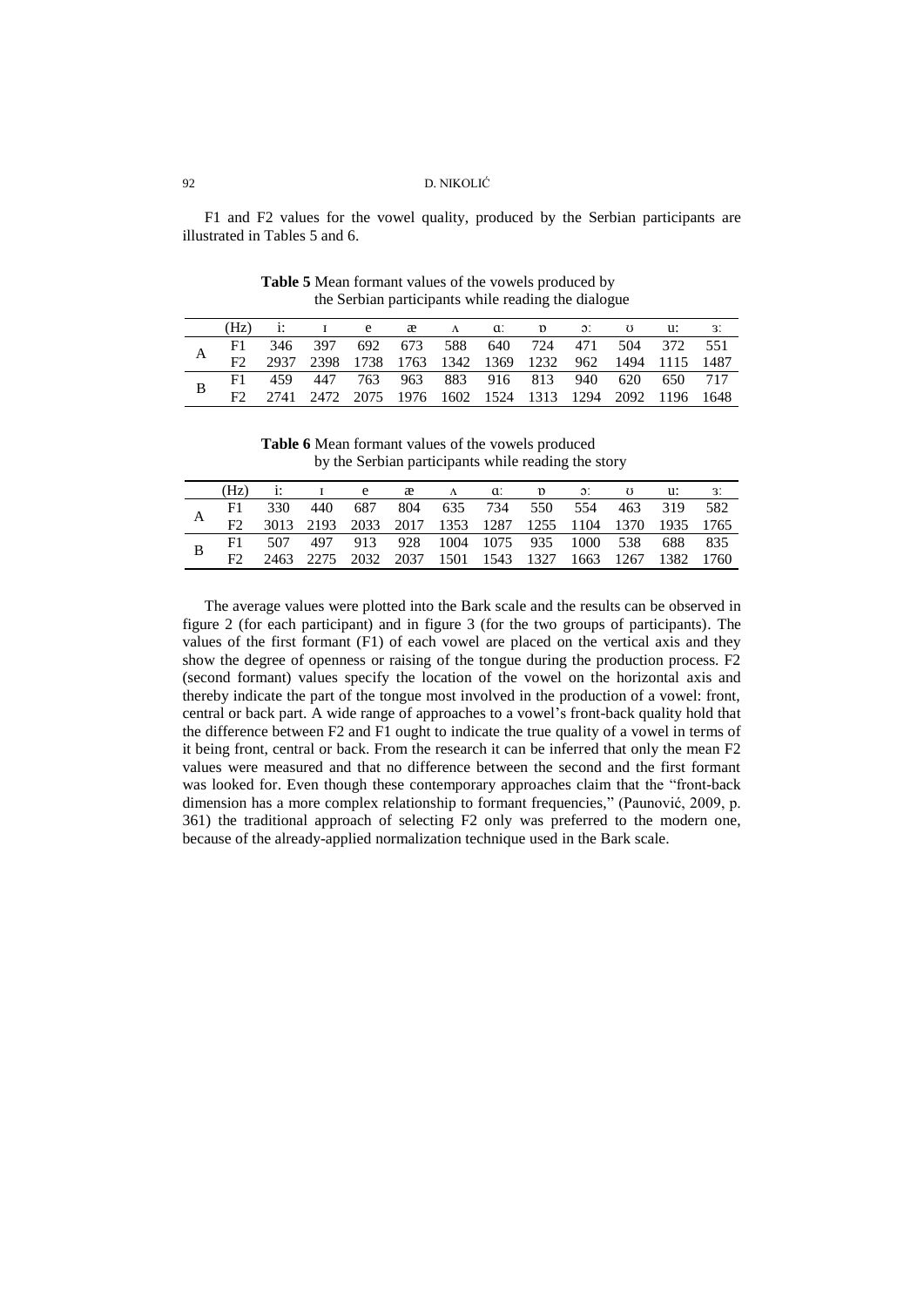

## **NATIVE SPEAKERS**





**Fig. 2** Values plotted into the Bark chart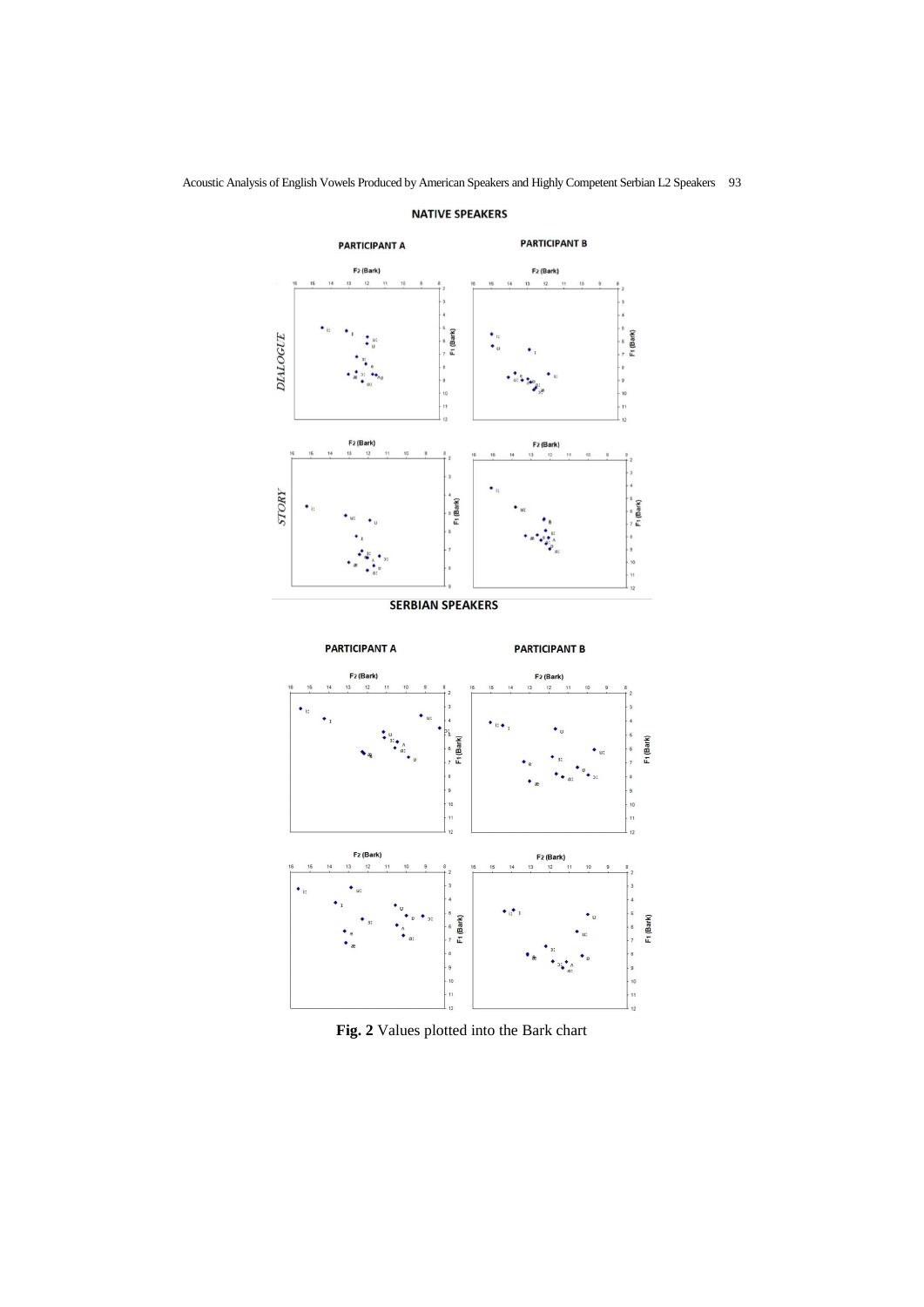94 D. NIKOLIĆ



**Fig. 3** Average formant values plotted into the Bark scale for both groups of participants

## **3.2. Vowel duration**

The vowel duration was as important for the research as the vowel quality. Therefore, the following tables present the results of the measurements.

|                  | Participant A    | Participant B    |
|------------------|------------------|------------------|
|                  | average duration | average duration |
| vowel            | in seconds       | in seconds       |
| i:               | .072005          | .065983          |
| T                | .059841          | .050042          |
| e                | .082886          | .045932          |
| æ                | .092175          | .124988          |
| $\Lambda$        | .064315          | .034117          |
| a:               | .098777          | .075132          |
| $\mathfrak{v}$   | .071880          | .052901          |
| $\mathfrak{D}$ : | .032548          | .076686          |
| $\mathfrak{g}$   | .036688          | .030580          |
| u:               | .060417          | .071567          |
| $\Theta$         | .077662          | .078723          |
| 3.               | .087877          | .070783          |

**Table 7** The average duration of the vowels produced by the American participants while reading the dialogue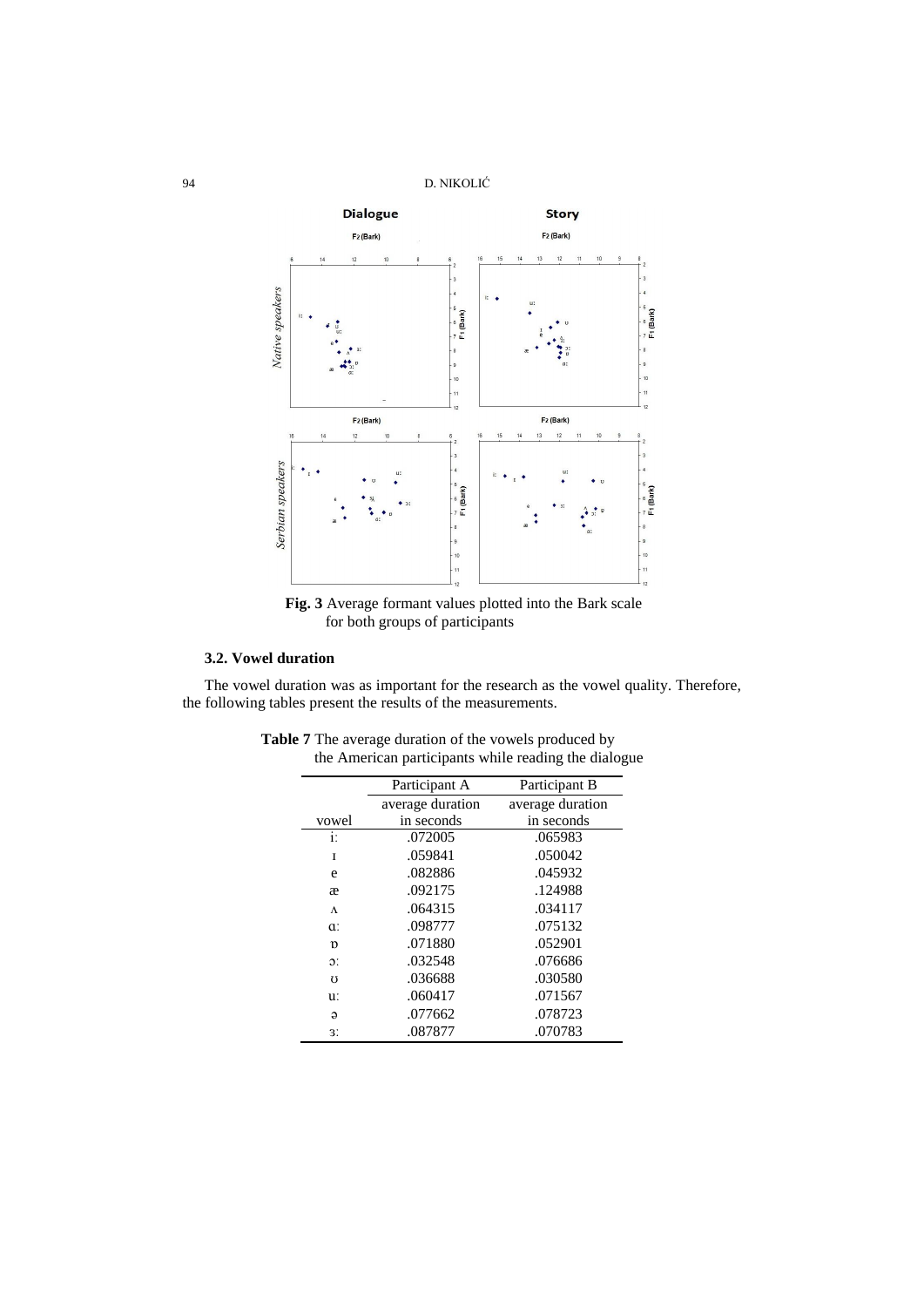|                  | Participant A    | Participant B    |
|------------------|------------------|------------------|
|                  | average duration | average duration |
| vowel            | in seconds       | in seconds       |
| i:               | .062101          | .084739          |
| T                | .030625          | .065822          |
| e                | .051370          | .063038          |
| æ                | .135898          | .134467          |
| $\Lambda$        | .044486          | .052213          |
| a:               | .091766          | .116445          |
| $\mathfrak{v}$   | .077012          | .084271          |
| $\mathfrak{D}$ : | .080012          | .106511          |
| Ω                | .060303          | .065049          |
| u:               | .127712          | .112315          |
| $\Theta$         | .059533          | .064712          |
| 3.               | .087877          | .109958          |

**Table 8** The average duration of the vowels produced by the American participants while reading the story

**Table 9** The average duration of the vowels produced by the Serbian participants while reading the dialogue

|                  | Participant A    | Participant B    |
|------------------|------------------|------------------|
|                  | average duration | average duration |
| vowel            | in seconds       | in seconds       |
| $\mathbf{i}$ :   | .093882          | .091379          |
| I                | .061465          | .046579          |
| e                | .081274          | .147734          |
| æ                | .100718          | .172460          |
| $\Lambda$        | .082571          | .125025          |
| a:               | .119958          | .163769          |
| D                | .083571          | .125277          |
| $\mathfrak{D}$ : | .083198          | .110603          |
| $\mathfrak{g}$   | .061542          | .110663          |
| u:               | .091332          | .135445          |
| $\Theta$         | .060622          | .083146          |
| 3.               | .097867          | .125785          |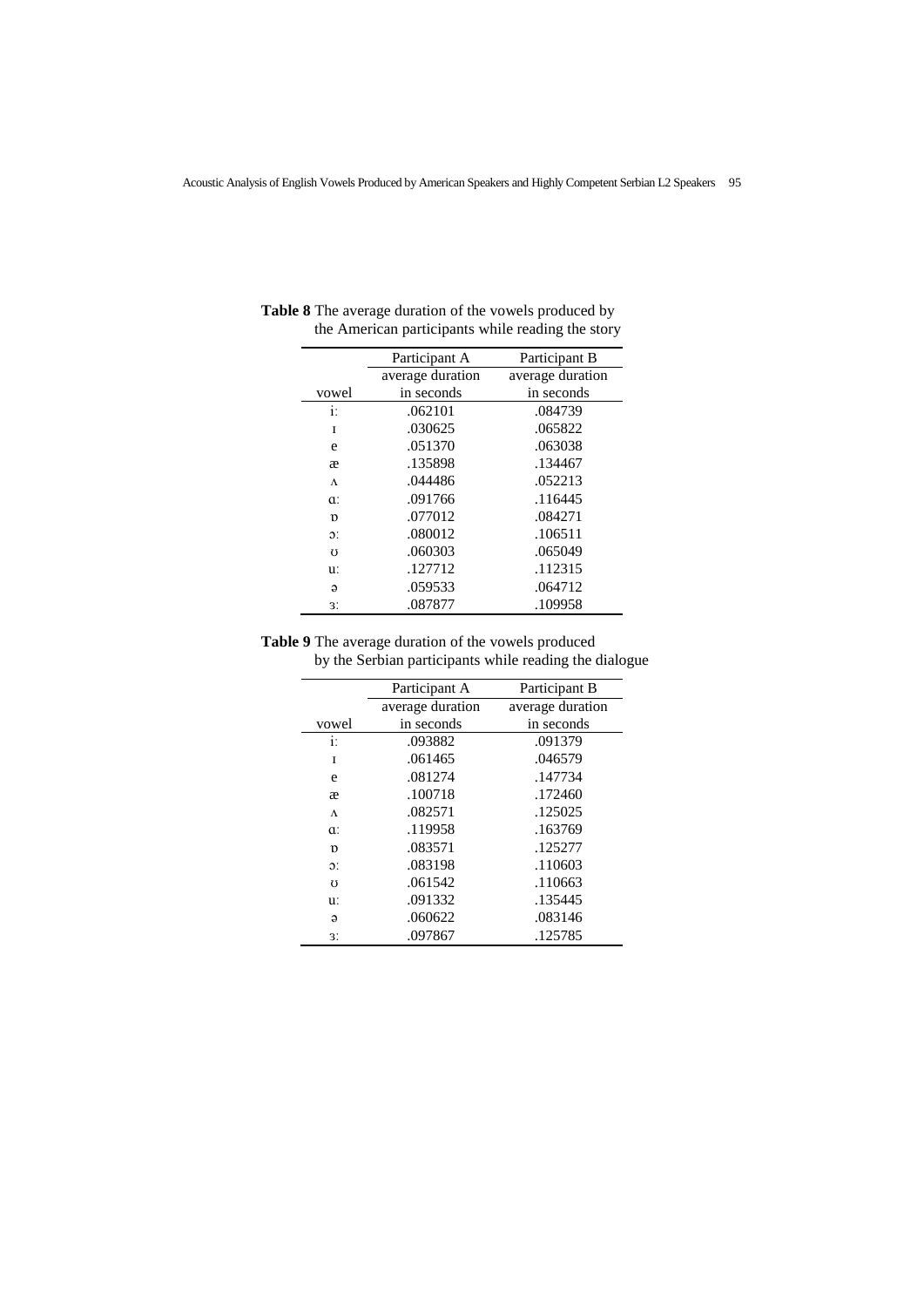|                  | Participant A    | Participant B    |
|------------------|------------------|------------------|
|                  | average duration | average duration |
| vowel            | in seconds       | in seconds       |
| i:               | 0.073427         | 0.075945         |
| I                | 0.063159         | 0.093585         |
| e                | 0.082901         | 0.083980         |
| æ                | 0.136878         | 0.119719         |
| Λ                | 0.066239         | 0.086178         |
| a:               | 0.141557         | 0.131523         |
| D                | 0.102837         | 0.129087         |
| $\mathfrak{D}$ : | 0.132676         | 0.124757         |
| Ω                | 0.057158         | 0.080261         |
| u:               | 0.132133         | 0.168861         |
| ə                | 0.057086         | 0.083146         |
| 3.               | 0.121676         | 0.122134         |

**Table 10** The average duration of the vowels produced by the Serbian participants while reading the story

| Table 11 The average duration of the vowels |  |
|---------------------------------------------|--|
|---------------------------------------------|--|

|                        | American         | Serbian          |
|------------------------|------------------|------------------|
|                        | average duration | average duration |
| vowel                  | in seconds       | in seconds       |
| i:                     | 0.071207         | 0.083658         |
| T                      | 0.051582         | 0.066197         |
| e                      | 0.060806         | 0.098972         |
| æ                      | 0.121881         | 0.132439         |
| $\Lambda$              | 0.048782         | 0.090003         |
| a:                     | 0.095529         | 0.139201         |
| D                      | 0.071516         | 0.110193         |
| $\mathfrak{D}^{\star}$ | 0.073939         | 0.112808         |
| Ω                      | 0.048154         | 0.077406         |
| u:                     | 0.093002         | 0.131942         |
| $\Theta$               | 0.070157         | 0.070998         |
| 3.                     | 0.089123         | 0.116865         |
|                        |                  |                  |

### 4. DISCUSSION

## **4.1. Vowel quality**

The results obtained can be used with the objective of testing the working hypothesis of this paper. The starting assumption regarding the difficulties that the highly proficient Serbian L2 speakers would have during the production of English vowels is most certainly challenged, if not entirely disproved, by the results of the research. Namely, it is evident that there are differences between the two groups of participants in the production of the vowels, but what inter- and intra-speaker variation acoustic analyses indicate is that the highly competent Serbian L2 speakers are not beset with serious issues with respect to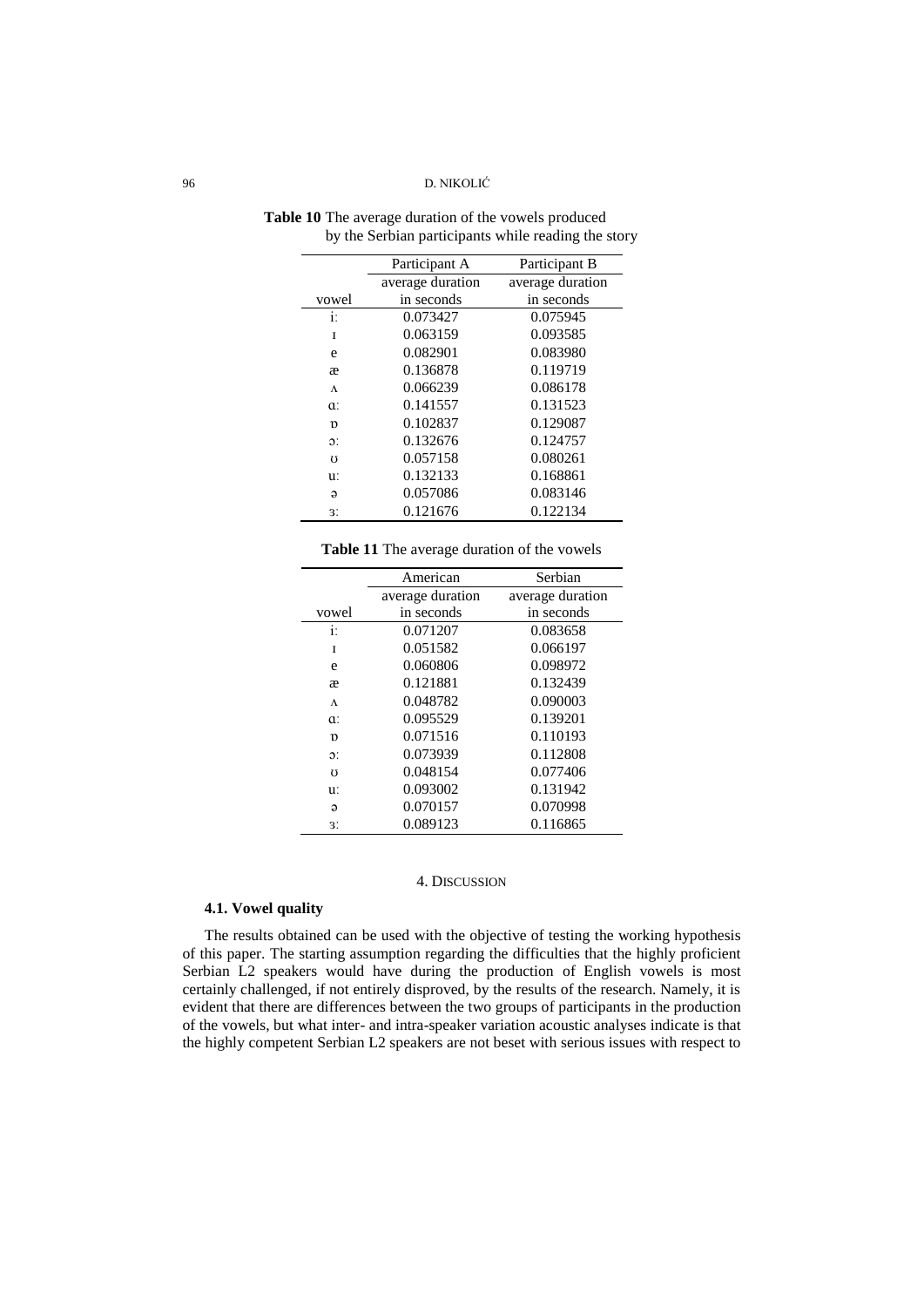the quality of the vowels in the reading tasks. Distinctiveness between the neighbouring vowels, which might negatively affect the participants" intelligibility, does not represent a problem for the Serbian subjects involved in the research.

In view of the analysis of the quality of the vowels produced by the Serbian participants, the conclusion can be made that there are, albeit not in all cases, difficulties with respect to their distinguishing between the English vowels /æ/ and /e/. Based on the plotting in Bark's scale, it is evident that Marković's (2015) prediction, arguing that these two vowels were not entirely acquired by the highly competent Serbian L2 speakers, cannot be contradicted.

On the other hand, Marković's research (2009) on the production of high vowels (i:, 1, u: and ʊ) that corroborated Flege"s and Best"s models is not supported by the present research. The results that her research revealed are not in accordance with the results yielded by the present study. The difference between the short and long /i/ sound produced by the Serbian participants is manifested both at the level of front-back and at the level of high-low vowel quality. Thus, it can be claimed that the Serbian participants do distinguish between these two, not only in terms of their length, but also in terms of their formant frequency values.<sup>5</sup>

The production of the  $\alpha$ . vowel which chiefly occurred in the central position quite close to the vowel /ʌ/ can be said to have been a problem for the Serbian participants. Based on the degree of openness and the degree at which the tongue was raised during the production of the vowel, the values indicate centralization of the vowel. Instead of being open or low and back, this vowel was produced as central and open-mid. Therefore, it may be inferred that the Serbian participants have not completely acquired the vowel  $\alpha$ . in terms of its quality. There are also quite prominent variations in their production of the vowels  $/2$ :/ and  $/2$ . The participants exhibited a tendency to slightly centralize these vowels, but they still produced them with the back part of the tongue and the vowels were close-mid towards open, which implies that the speakers did not have significant problems with the production of these two vowels.

What is essential to note here is that the results demonstrate quite an unorthodox "image" of the vowels produced by the American participants. The received values and their being plotted onto the chart indicate that the American participants tended to centralize almost all of their vowels, while the Serbian subjects did not centralize their vowels to that extent. The vowels produced by the Serbian participants suggest that the wide distribution of the vowels in the acoustic space in terms of their quality does exist in their acquired phonological structure, which means that the hypothesis stating that the highly competent Serbian speakers of English tend to have issues with the production of vowels, which generally affects their intelligibility, can be rejected at this stage.

In view of the acoustic analysis, the results show that certain patterns can be observed. The participants' values for the vowel /i:/ point to the fact that this vowel is still produced by the majority of speakers of English as a close, high, and front vowel. All the participants pronounced it in this way, too.

The English vowel  $\frac{1}{l}$  is, according to the traditional views, descriptions and features, a front to central and above close-mid vowel. These distinctive features were retained in the production of this vowel by the Serbian participants. However, it can be seen from the

 $5$  The production of /u:/ and /ʊ/ has yielded different results which are discussed later in the paper.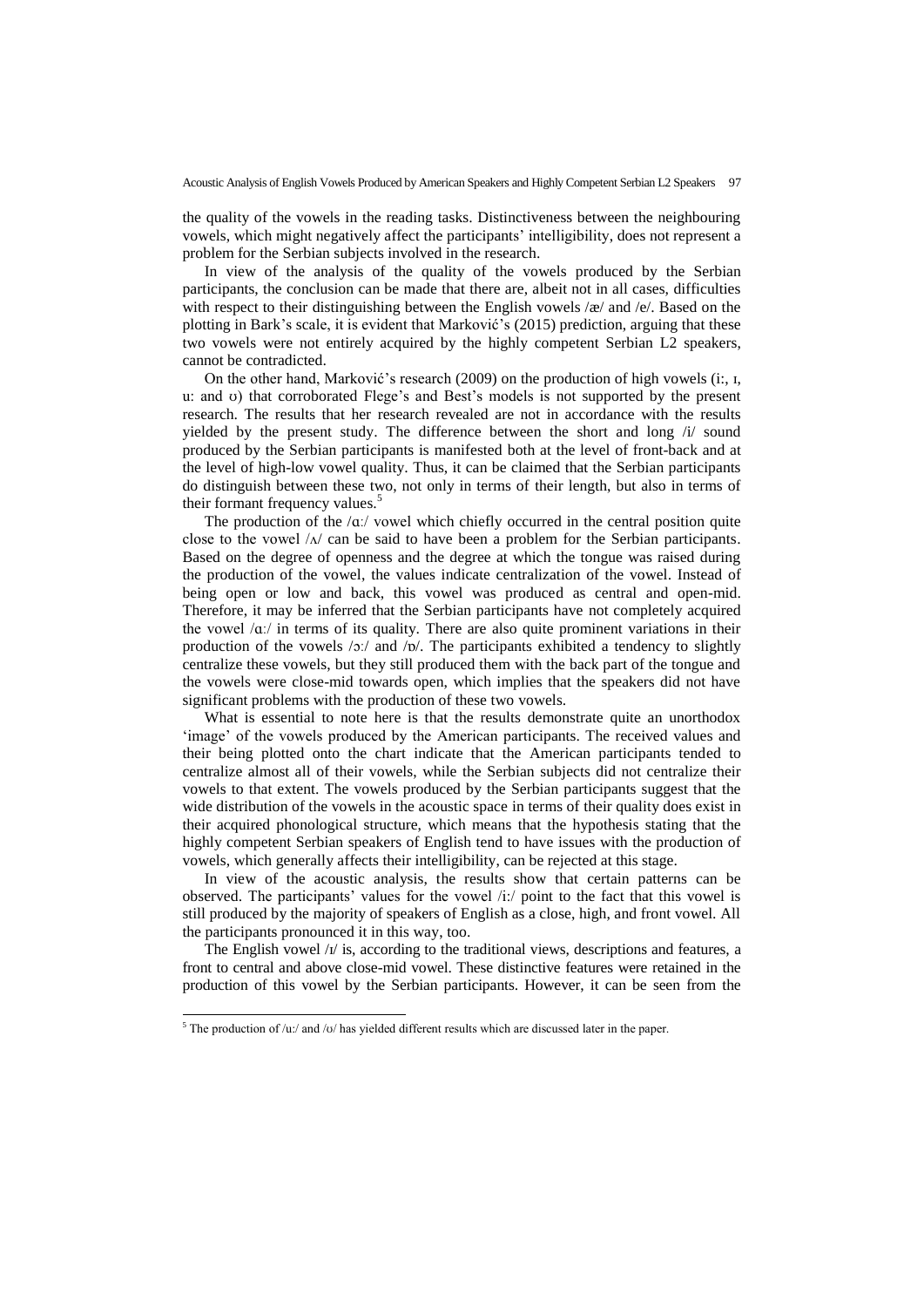results that there is a difference between the F1 and F2 values between the two groups. The degree of the raising of the tongue varies and it can be observed that it is mostly at a high position with the Serbian participants, while it is central, or between the open-mid and close-mid position with the American participants. Additionally, the vowel produced by the American participants is much more centralized than that of the Serbian participants.

When it comes to the rest of the high vowels /u:/ and /v/, the results revealed that these are still relatively high, but they are not back vowels anymore. In almost every case, these vowels were produced either by the central part of the tongue or even by the front part of the tongue, which is altogether atypical. This raises another crucial question for the future investigation of vowel quality: *Why are these vowels centralized?*

### **4.2. Vowel duration**

The results show that the vowel length is not an issue for the Serbian participants. Namely, they made a significant distinction between the duration of short and long vowels during their production. A distinction was also made between /æ/ and /e/ in duration, where ash was usually longer than /e/, which again indicates that the differentiation between these two is chiefly made in terms of their duration, but not (always) in terms of their quality. It can also be noticed that  $/e$  and  $/p$  are longer than the rest of the short vowels and even longer than some long vowels. This again might suggest that the /e/ vowel has retained the quality of the Serbian vowel /e/, while the vowel  $\left|p\right|$ , based on its duration, has not been entirely acquired by the highly competent Serbian L2 speakers.

The tables reveal some other quite interesting aspects of vowel duration, too. When it comes to variations among the groups of participants, it can be said that surprisingly every single vowel produced by the American participants is shorter than those of the Serbian subjects. While these differences are not quite significant in some vowels such as  $\frac{\partial f}{\partial x}$ ,  $\frac{\partial f}{\partial y}$  and  $\frac{\partial g}{\partial z}$ , the vowels such as  $\frac{\partial f}{\partial x}$  and  $\frac{\partial f}{\partial y}$  produced by the American speakers are almost two times shorter.

#### 5. FUTURE IMPLICATIONS

Based on the results of the duration and the quality of the vowels produced, the study is obliged to ask another question: *Why are the vowels produced by the American speakers more centralized and shorter than those produced by the Serbian participants?* The answer does not lie in the present study, but the present study might be a solid basis for new research that would provide an answer to this question. In the last two decades, there have been numerous research papers on the habitual feature, regularly exhibited by native speakers, called v*owel centralization* or *vowel reduction*. Vowel reduction is present today in the native speakers" production of vowels to such an extent that the charts of vowels presented in twentieth century books and papers are close to being entirely modified. This study, albeit narrow in scope, has proved that native speakers tend to reduce their vowels in terms of their quality and their length. In her study, Marković (2009, p. 5) argued that the high vowels /u:/ and /u/ should not be plotted in the back auditory space of the vowel chart, but that they should be central to front vowels as much novel research has indicated. Based on the plotting done in the Bark scale, it is evident from the present study that most of the vowels produced by the American speakers have gained a schwa-like characteristic, called by some authors the *schwa phenomenon* in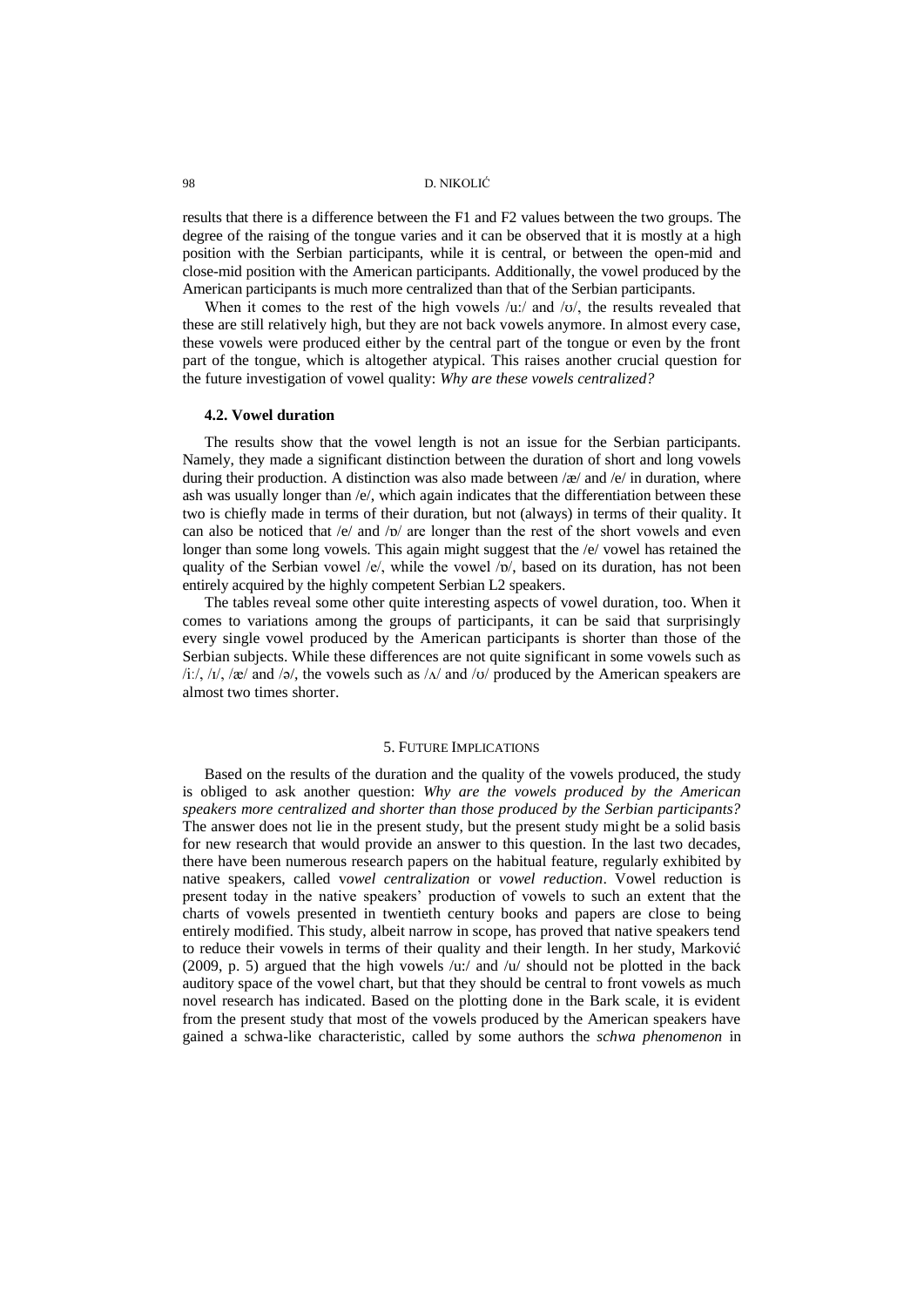English vowels (Ahn, 1997). Moreover, languages are conventionally divided into stresstimed and syllable-timed languages according to certain rhythmic features. Stress-timed languages tend to manifest accentual isochrony, while syllable-timed languages display syllable isochrony. English, all Germanic languages, and Russian are typical stress-timed languages, while French, Japanese, Spanish, and Finnish belong to the category of syllable-timed languages. This categorization has an impact on the phenomenon of vowel reduction, since a large number of studies suggest that the unstressed syllables of the stress-timed languages tend to be reduced, whereas the syllables of the syllable-timed languages do not usually exhibit such a tendency. Ahn Soo-Woong argues that the "English vowels tend to be reduced to schwa systematically when they are in unstressed syllables. This is characteristic of the English language. In many other languages like Italian, Spanish, Korean, Japanese, etc. vowels are not reduced to schwa in any situation. Those foreign language learners whose native language does not have the schwa phenomenon tend to mispronounce the unstressed English vowels. This makes their pronunciation sound foreign" (1997, p. 257). The present study cannot reveal whether Serbian vowels are reduced in unstressed syllables, and so this issue remains to be explored. What can be observed in the present study, though, is that even the highly proficient Serbian L2 speakers have a tendency to centralize their vowels, especially the high vowels /i:/ and /I/ and sometimes a low one /o:/, which might imply that they have also begun to attain native-like pronunciation patterns to some extent. Nevertheless, their centralization is not as striking or graphic as that of the American participants. Jakovljević and Marković (2015), analyzing the acquisition of clipping of English vowels by advanced Serbian learners, obtained results that showed "a significantly lower degree of vowel clipping in Serbian" (Jakovljević & Marković, 2015). Interpreting the results, they concluded that there was the transfer from the Serbian vowel structure to the English one regarding the production of English monophthongs.

Therefore, it should be noted that vowel reduction occurred with the American participants to a high degree, while the degree of vowel reduction in the vowels produced by the Serbian participants is quite low. Still, no conclusive interpretation of this phenomenon can be made based merely on this study, which is why the paper suggests that future studies should investigate both the analysis of inter- and intra-speakers variations of the reduction of the vowels produced by the Serbian and American speakers.

## 6. CONCLUSION

From the analysis of the data collected the research paper came to two important conclusions. First of all, the assumption that the highly competent Serbian L2 speakers tend to exhibit problems which may affect their intelligibility cannot be validated by this research. Furthermore, with respect to the previous research papers<sup>6</sup> which confirmed the two models mentioned above, it ought to be said that their postulated principles cannot be supported by this research. The present study clearly showed that the highly proficient Serbian speakers of English do not display major (or any) issues when producing the vowels. In addition, their sounding non-native, or their retaining "accentedness", if important at all for the modern approaches to phonological and acoustic analysis, does

<sup>&</sup>lt;sup>6</sup> The research already mentioned in the paper.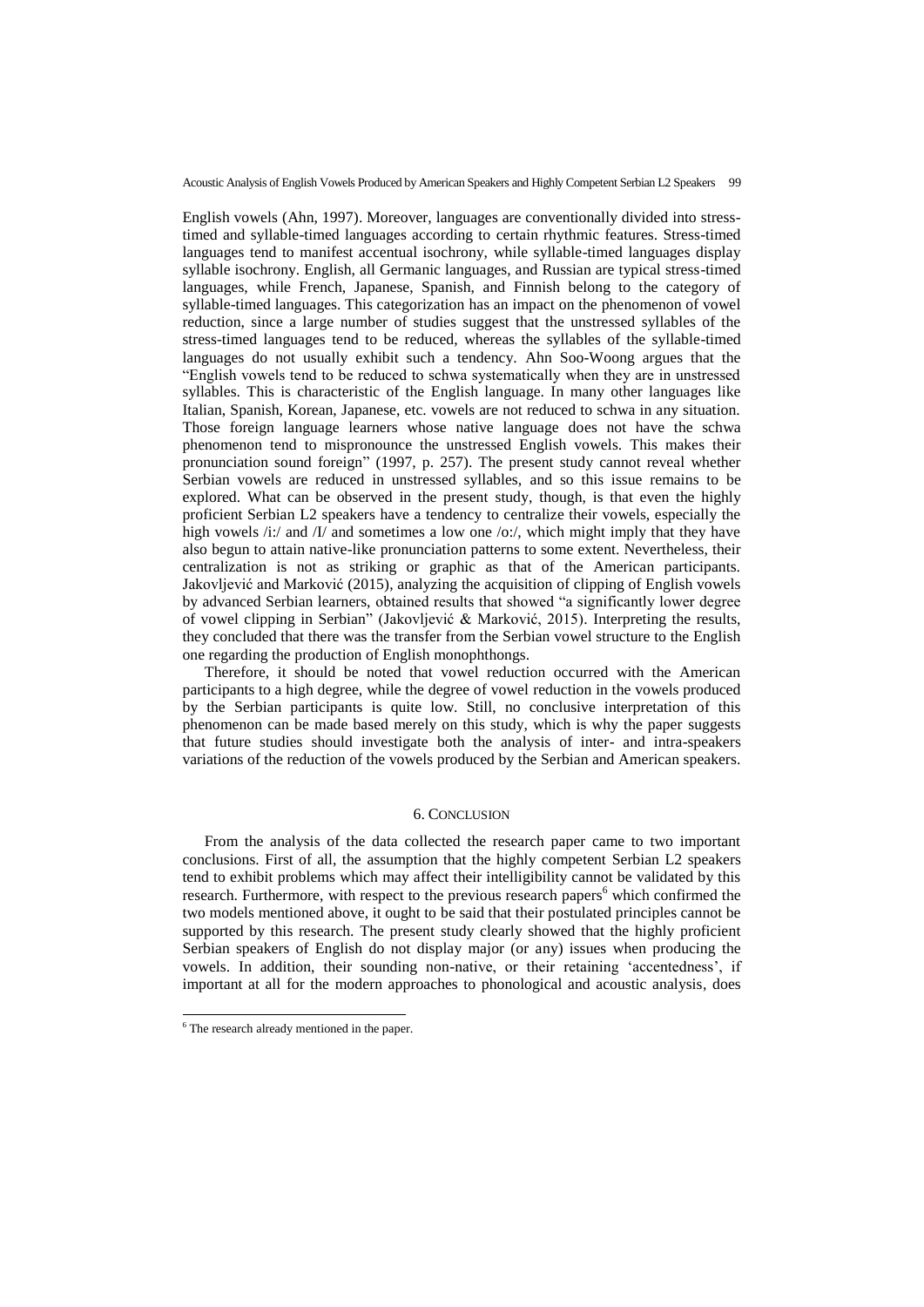not ensue from the Serbian speakers" incomplete acquisition or "poor" production of the vowels, but it is an effect of other possible traits in their speech (consonant production, suprasegmentals, etc.).

The second conclusion that can be reached from the present study is that the American speakers manifest, judging by the traditional categorization of vowels, atypical features during the production of vowels. One of these features, which is becoming an intrinsic quality in the native speakers' speech, is called vowel reduction. Moreover, it is often argued that due to certain clipping effects upon the vowels, the vowels produced develop a schwa-like output form. Whether the phonological structure of the Serbian language tends to have these characteristics is still a debatable question, but what is apparent from the present research paper is that the schwa-like feature was not markedly manifested during the production of vowels by the Serbian participants. In most cases, the Serbian participants did not reduce or obscure their vowels and thus the produced vowels were not made centralized; whereas this was not the case with the American participants. Whether this lack of vowel reduction is a consequence of the Serbian speakers" incomplete acquisition of the English vowel system or there is certain interference of the Serbian vowel system upon the English one is a matter of further discussion. The question might be answered by future research papers.

#### **REFERENCES**

- 1. Ahn, S., (1997), "The Schwa Phenomenon in English Vowels", In *English Teaching*, Vol. 52: pp. 257-279.
- 2. Boersma, P. & Weenink, D., (2015), *Praat: doing phonetics by computer.* Version 6.0.16, Retrieved from: [http://www.fon.hum.uva.nl/praat/,](http://www.fon.hum.uva.nl/praat/) accessed on 15 Nov. 2015.
- 3. Detering, D., (2006), "The North Wind versus a Wolf: short texts for the description and measurement of English pronunciation", In J*ournal of the International Phonetic Association*, Vol. 36: pp. 187 – 196.
- 4. Detering, D., (1997), "The Formants of Monophthong Vowels in Standard Southern British English Pronunciation", In *Journal of the International Phonetic Association*, Vol. 27: pp. 47 – 55.
- 5. Jakovljević, B., & Marković, M., (2015), "Vowel clipping in English and Serbian and transfer into English", In *EPIP4*, Proceedings of the 2015 4th International Conference, Prague, Czech Republic.
- 6. Ladefoged, P., (2001), *Vowels and Consonants: An Introduction to the Sounds of Language*, Malden, Massachusetts.
- 7. Lodge, K., (2009), *A Critical Introduction to Phonetics*. New York: Continuum International Publishing Group.
- 8. Marković, M., (2009), "Different Strategies in Acquiring L2 Vowels: The Production of High English Vowels /iː, ɪ, uː, ʊ/ by Native Speakers of Serbian", In Biljana Ĉ., & Tatjana P., (ed.) *Ta(l)king English Phonetics Across Frontiers*, Cambridge: Cambridge Scholars Publishing.
- 9. Marković, M., (2015), "Phonetic cue interpretation in the acquisition of a non-native vocalic contrast", In *EPIP4*, Proceedings of the 2015 4th International Conference, Prague, Czech Republic.
- 10. Neel, A., (2008), "Vowel Space Characteristics and Vowel Identification Accuracy", In *Journal of Speech, Language, and Hearing Research*, Vol. 51: pp. 574 – 585.
- 11. *Oxford Advanced Learner's Dictionary*, Retrieved from: [http://www.oxfordlearnersdictionaries.com,](http://www.oxfordlearnersdictionaries.com/)  accessed on 17 Feb. 2016.
- 12. Paunović, T., (2009), "Sounds Serbian? Acoustic properties of Serbian EFL students" speech", In Kitis, E. et al. (ed.) *Selected Papers from the 19th International Symposium on Theoretical and Applied Linguistics (ISTAL 19)*, pp. 357 – 369. Thessaloniki.
- 13. Robinson, J., (2016), January 27. *ESL Audio Files,* Retrieved from:
- [http://eslaudio.blogspot.rs/2009/02/dialogue-workout-63.html,](http://eslaudio.blogspot.rs/2009/02/dialogue-workout-63.html) accessed on 17 Feb. 2016.
- 14. Savić, M., (2009), "Pronunciation instruction with young learners Does it make a difference?", In Biljana Ĉ., & Tatjana P., (ed.) *Ta(l)king English Phonetics Across Frontiers*, pp. 165 – 180. Cambridge: Cambridge Scholars Publishing.
- 15. Zwicker, E., & Terhardt, E., (1980), "Analytical expression for critical-band rate and critical bandwidth as a function of frequency", In *Journal of the Acoustical Society of America*, Vol. 68: pp. 1523 – 1525.